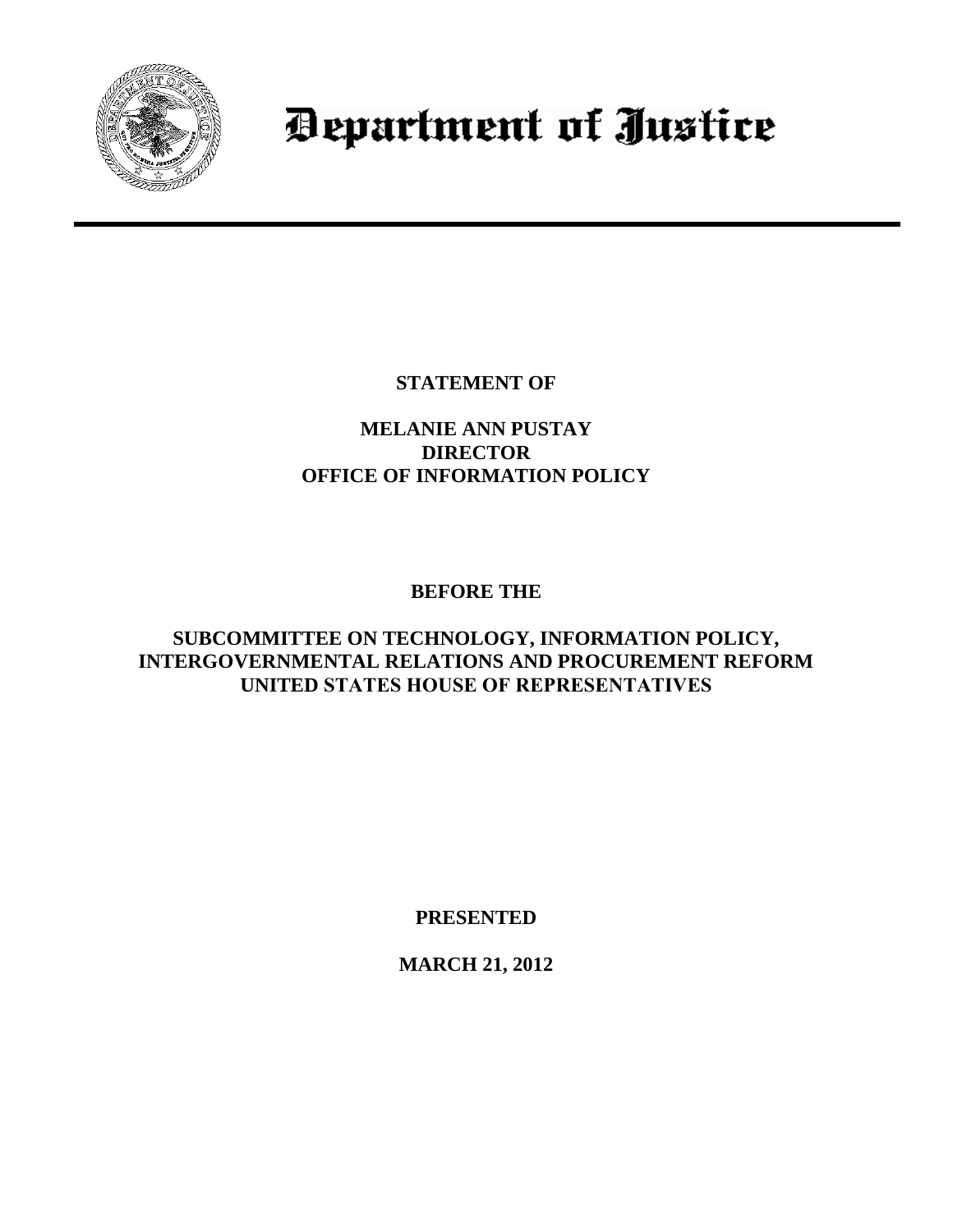Testimony of Melanie Ann Pustay, Director of the Office of Information Policy United States Department of Justice

Good afternoon Chairman Lankford, Ranking Member Connolly, and Members of the Subcommittee. I am pleased to be here today to discuss agencies' use of technology in administering the Freedom of Information Act (FOIA) and the Department of Justice's continued efforts of the past year to ensure that President Obama's January 21, 2009 Memorandum on the FOIA, as well as Attorney General Holder's FOIA Guidelines, are fully implemented. As the lead federal agency responsible for implementing the FOIA across the government, the Department of Justice is strongly committed to encouraging compliance with the Act by all agencies and to promoting open government.

The Attorney General issued his new FOIA Guidelines during Sunshine Week three years ago, on March 19, 2009. The Guidelines address the presumption of openness that the President called for in his FOIA Memorandum, the necessity for agencies to create and maintain an effective system for responding to requests, and the need for agencies to proactively and promptly make information available to the public. Stressing the critical role played by agency Chief FOIA Officers in improving FOIA performance, the Attorney General called on all Chief FOIA Officers to review their agencies' FOIA administration each year and to report to the Department of Justice on the steps taken to achieve improved transparency. These Chief FOIA Officer Reports were completed last week for the third time since the Attorney General's FOIA Guidelines were issued.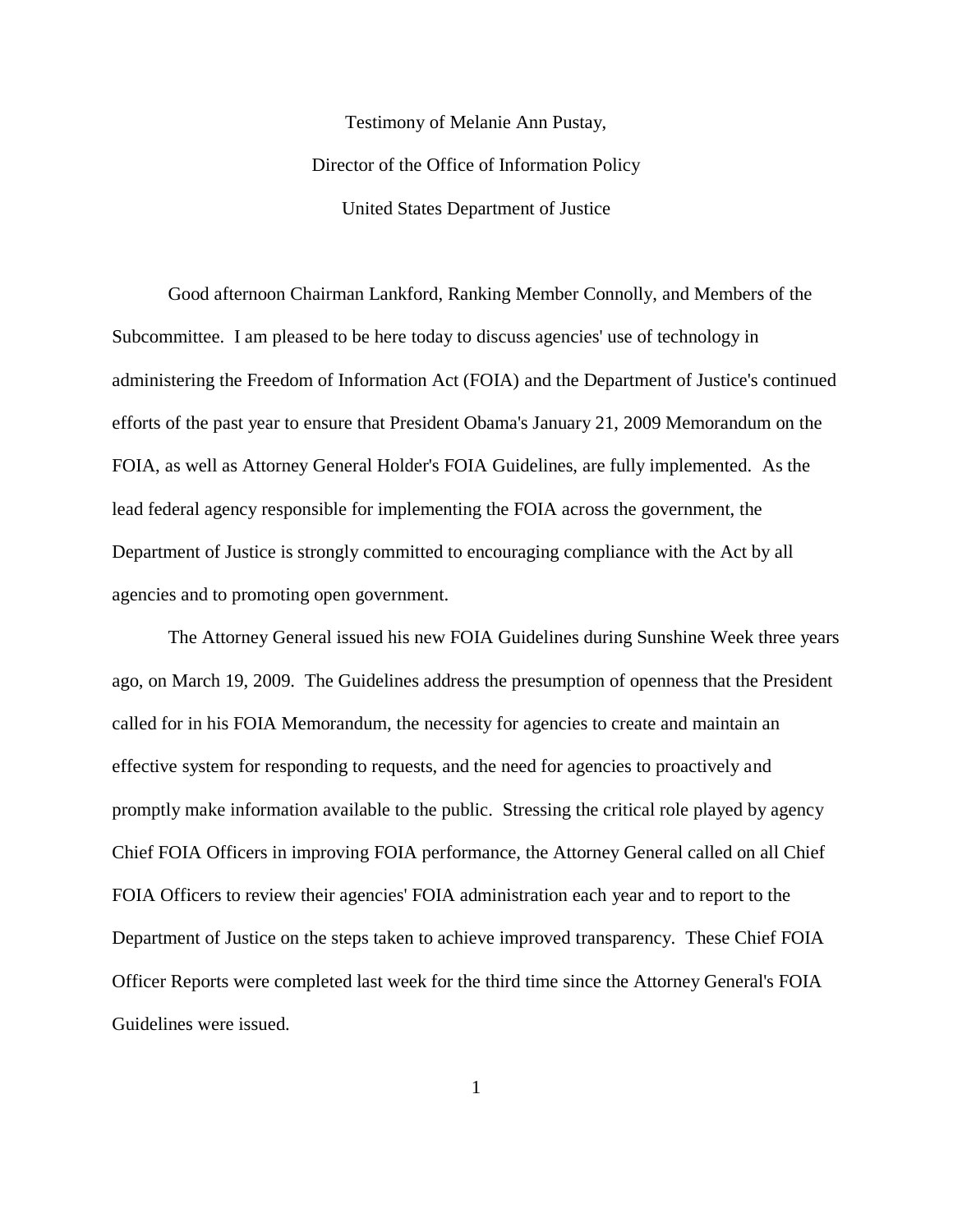The Chief FOIA Officer Reports have become an invaluable tool for assessing agency implementation of the FOIA Guidelines. Each year they have also illustrated the broad array of activities agencies have undertaken, including the use of new technologies, to improve their administration of the FOIA and to improve transparency overall. This past year, the Department of Justice directed agencies to address new questions in their Chief FOIA Officer Reports that build on the successes of the 2011 Reports. For example, in addition to asking agencies to describe their efforts to make information available on agency websites, for 2012, we asked agencies to also address any steps that had been taken to make that posted information more useful to the public. Based on our review of both the Chief FOIA Officer Reports and agency Annual FOIA Reports, it is clear that agencies continue to make real progress in applying the presumption of openness, improving the efficiency of their FOIA processes, reducing their backlogs of pending FOIA requests, making more information available proactively and expanding their use of technology. While there is always more work to be done, for the third year in a row, agencies have shown that they are improving FOIA compliance and increasing transparency.

In Fiscal Year 2011, agencies were faced with an increase in the number of incoming FOIA requests, which rose from 597,415 in Fiscal Year 2010 to 644,165 in Fiscal Year 2011. Notably, the Department of Homeland Security experienced a 35% increase in the number of incoming requests. Overall, agencies were able to increase the number of requests that they processed in Fiscal Year 2011, increasing the number of processed requests by 30,575. Most significantly, when agencies processed those requests they increased the amount of material that was provided to the requester. Indeed, the government released records in full or in part in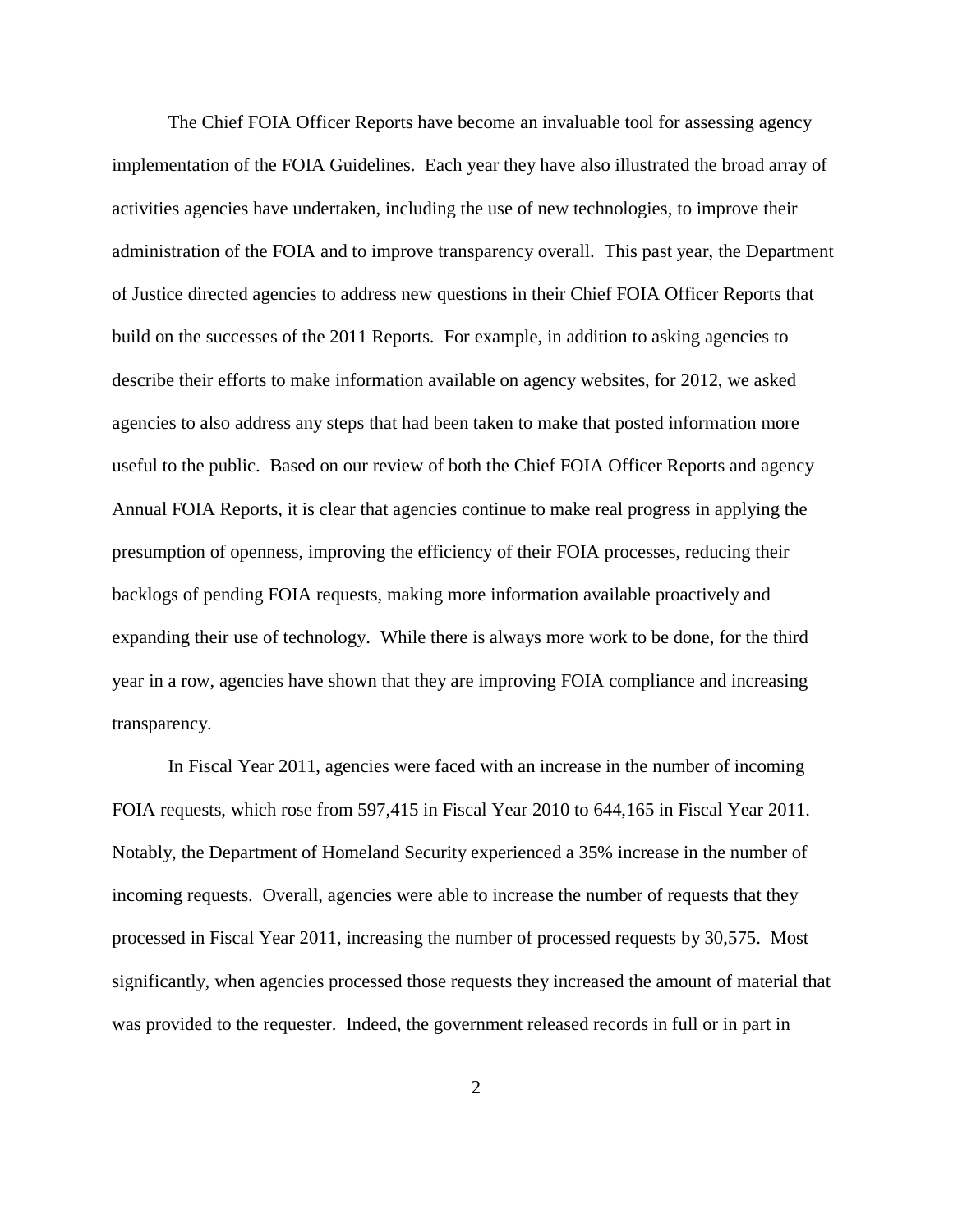response to 93.1% of requests where records were located and processed for disclosure. This marks the third straight year in which the government achieved such a high release rate. This sustained, high release rate is a tribute to the efforts of FOIA professionals across the government as they work tirelessly to apply the FOIA Guidelines to the hundreds of thousands of requests they process throughout the year.

Agencies also continue to meet the demand for public information by proactively posting information of interest to the public. For example, the Department of Education annually receives more than 700 requests for contracts, grant applications, and information about federally funded programs. Through efforts to proactively identify these records and post them online, the Department of Education increased the amount of material it proactively disclosed in its FOIA Library by 25%. The Department of Homeland Security increased the amount of information it proactively released by 43%, posting nearly nine thousand pages of new information on its website. Similarly, the Department of State added over two thousand documents to its online Rwandan Declassification Collection. Within a day of issuing the long-awaited accident report for the 2010 Upper Big Branch mining disaster, the Department of Labor's Mine Safety and Health Administration posted a substantial amount of supporting data that was considered in the report, including nearly 30,000 pages of interview transcripts.

In addition to proactively posting new information, many agencies have also taken steps to make the information on their websites more useful to the public. Several agencies undertook efforts this past year to redesign their websites to make them more user-friendly and to improve their websites' search capabilities. For example, the Department of Energy recently consolidated and upgraded several websites into a new department-wide website, which utilizes interactive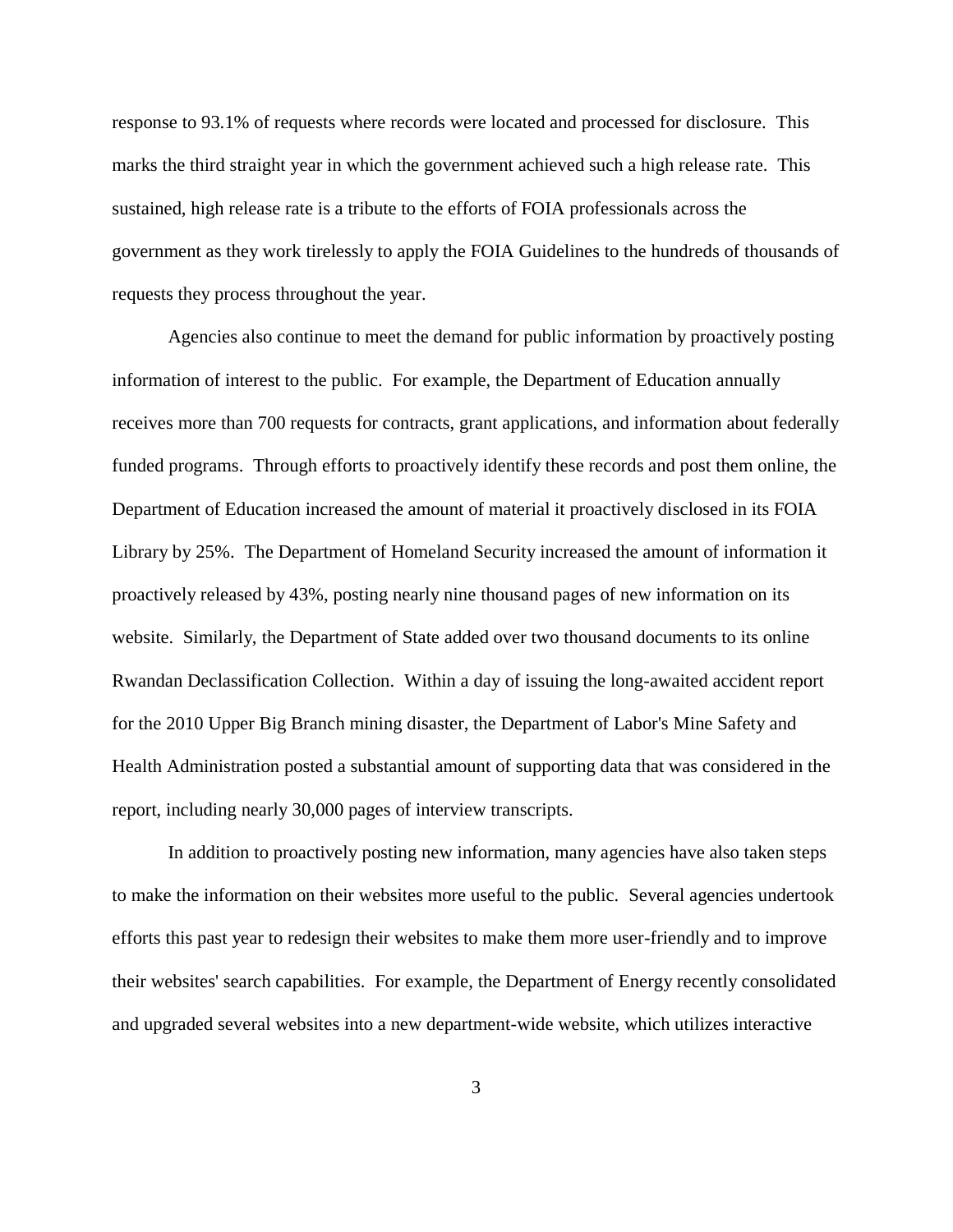maps and graphics to display information in a more accessible format and allows users to search for documents and resources using a single search engine. Agencies are also utilizing online portals and dashboards to facilitate access to information. For example, the Department of Energy created a FOIA portal that is full-text searchable and provides access to documents previously released under the FOIA. The Department of Agriculture added material to its Tribal Institutions Portal to provide information on applying for and managing grants. The Department of Transportation's Federal Aviation Administration launched a new online dashboard to provide the public with information on the modernization of air transportation system infrastructure, and its Federal Motor Carrier Safety Administration is publishing information through an Application Program Interface. Numerous components of the Department of Defense made improvements to their websites, created systems to facilitate the proactive posting of contracts, and used social media to educate the public in real time about vital information on available programs and resources, such as those relating to traumatic brain injury. The Department of Health and Human Services' Administration for Children and Families has installed a live chat feature on the website of its Child Welfare Information Gateway, through which users can engage with an Information Specialist who will assist with questions, concerns, or trouble locating information. The Environmental Protection Agency is developing a potentially promising pilot -- which we are watching with interest-- for its existing FOIA solution. We understand this new tool is expected to have additional functionality that will allow the public to make, track and receive responses to FOIA requests online, will contain an online repository of previously answered FOIA requests, and will enable production of an Annual FOIA Report.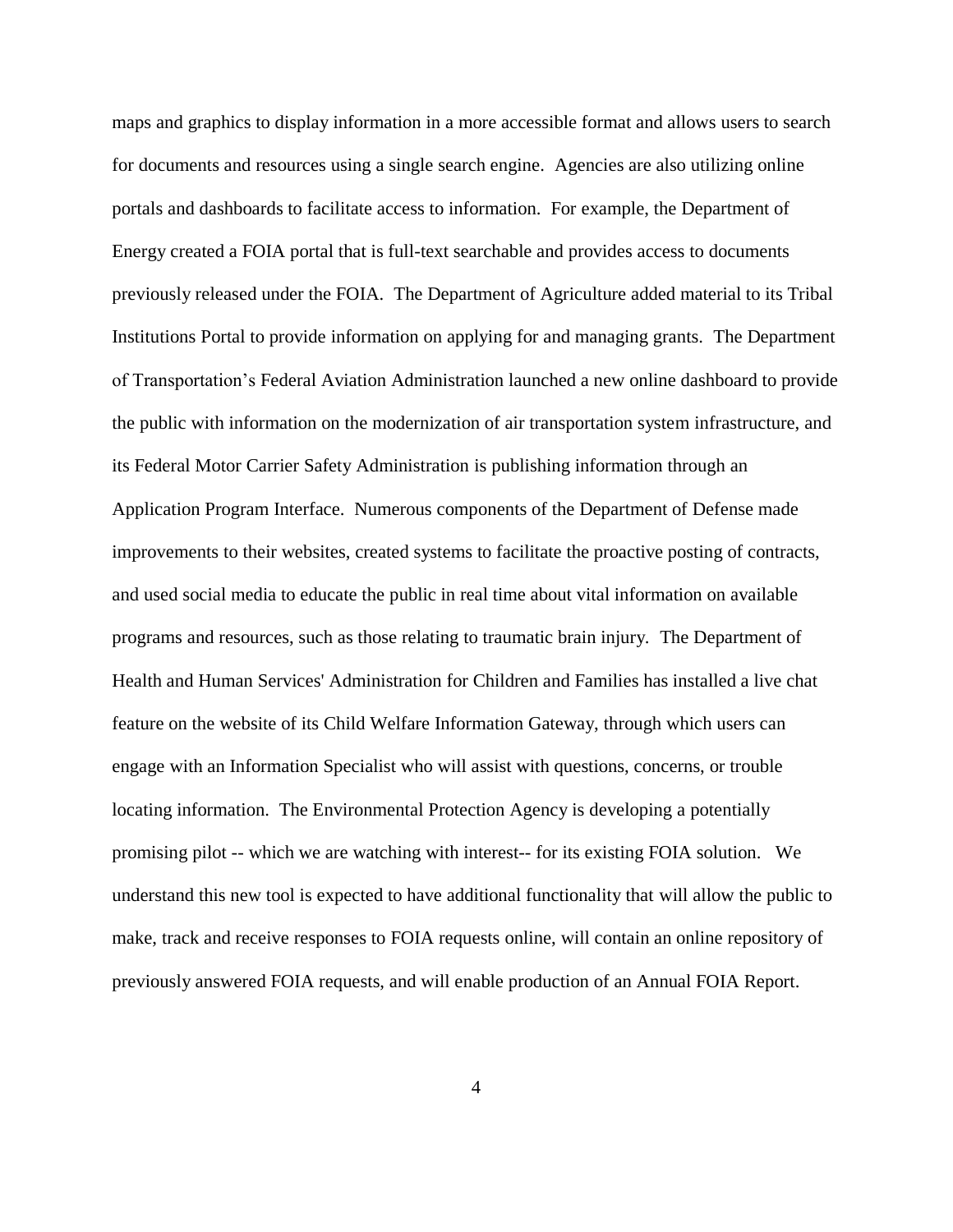Embracing the President's FOIA Memorandum and the Attorney General's Guidelines, many agencies have gone beyond using their websites to disseminate information of public interest and have increasingly utilized social media tools such as blogs, Twitter, Facebook, and YouTube to reach a wider audience. For example, the Internal Revenue Service posted Tax Tips videos on YouTube in English, Spanish and sign language, and is in the process of promoting a smartphone application called IRS2Go, which will give users a convenient way of checking their federal refund status and obtaining easy-to-understand tax tips. The U.S. Customs and Border Protection continued using YouTube videos, Twitter and Flickr this past year to proactively release information about seizures and other activities related to its mission. Similarly, the Department of Education notified the public of important events and provided information through its blog, electronic newsletters, Twitter, Facebook, and YouTube. These are just a few of the many examples of notable agency accomplishments that are detailed in the agency Chief FOIA Officer Reports for 2012.

I am also pleased to report that this past fiscal year many agencies were able to reduce their FOIA backlogs. Ten of the fifteen cabinet agencies reduced their backlog of pending requests for Fiscal Year 2011. For example, despite receiving over 3,500 more requests this past fiscal year than in Fiscal Year 2010, the Department of Health and Human Services reduced its backlog by 32%. The Department of Defense made a concerted effort this past year to reduce its backlog, with several of its components raising backlog concerns directly with their senior leadership offices. As a result of these efforts, the Defense Logistics Agency, National Geospatial-Intelligence Agency, and Defense Intelligence Agency reduced their backlogs by 69%, 38%, and 29%, respectively, with the agency overall reducing its backlog by 5%. The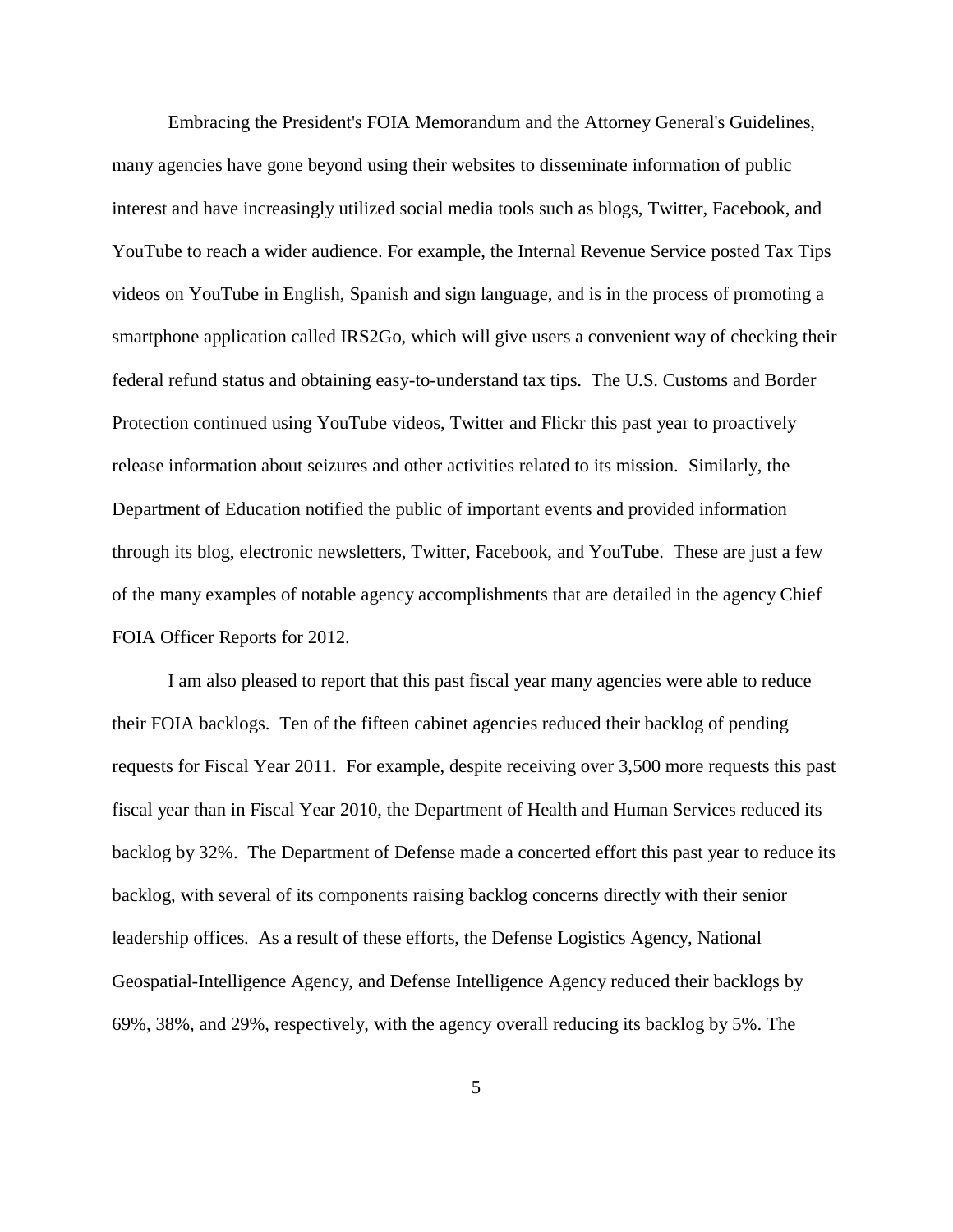Department of State was able to achieve an impressive backlog reduction of 60% by streamlining its process for handling the substantial amount of referrals it receives each year. The Department of Interior was also able to reduce its backlog, achieving a 25% reduction.

Despite these significant backlog reduction efforts by many of the large Departments, overall the government had an increase in the FOIA request backlog this past fiscal year. This increase can be traced to the dramatic increase in the number of FOIA requests received by the Department of Homeland Security, which, in turn, contributed to a much higher request backlog at that agency.

I am particularly pleased to report on the successes achieved by the Department of Justice. This past fiscal year, the Department increased the number of responses to FOIA requests in which records were released in full or in part. Fiscal Year 2011 also marked the second straight year in which the Department maintained a record high 94.5% release rate for requests involving responsive records. Perhaps even more significant, the Department released records in full in response to 79% of requests where records were released. Further, despite three straight years of receiving over 60,000 requests, the Department increased the number of requests processed and reduced our backlog of pending requests by 26%. A parallel reduction in backlog was achieved for pending administrative appeals, with OIP reducing that backlog by a full 41%. The Department also improved the average processing time for both simple and complex FOIA requests. All of these things, both at DOJ and across the government, are concrete examples of improvements made to the administration of the FOIA. There is still work to be done, but we are continuing to make significant, tangible progress in implementing Attorney General Holder's FOIA Guidelines and President Obama's FOIA Memorandum.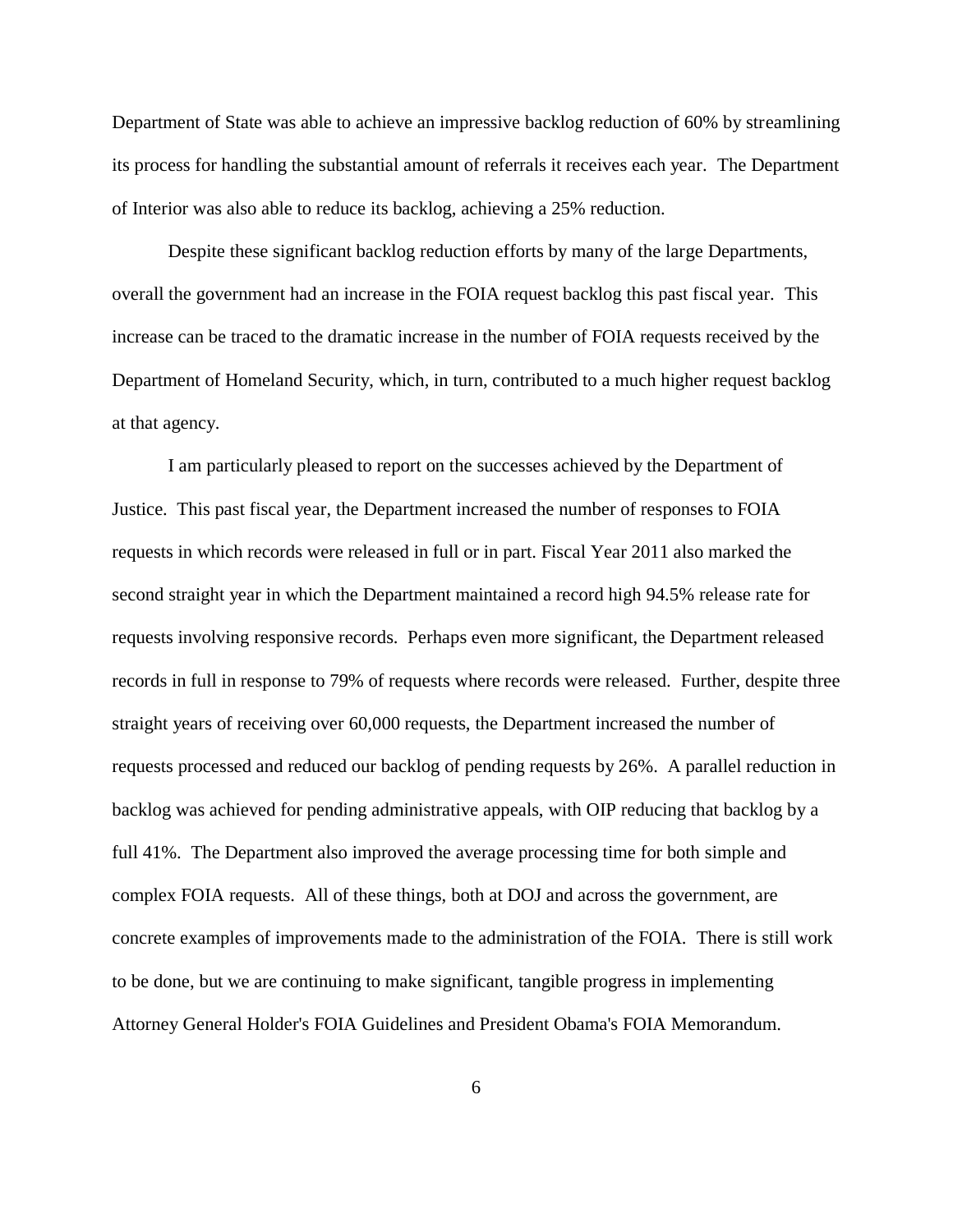My Office carries out the Department's statutory responsibility to encourage compliance with the FOIA. We have been actively engaged from the very start in a variety of initiatives to inform and educate agency personnel on the Administration's commitment to open government and to specifically encourage compliance with both the letter of the law and the spirit of openness that form the foundation for the directives from the President and the Attorney General.

Our engagement started within two days of issuance of the President's FOIA Memorandum, when OIP sent initial guidance to agencies informing them of the significance of the President's Memorandum and advising them to begin applying the presumption of disclosure immediately to all decisions involving the FOIA. OIP issued extensive written guidance which provided agencies with concrete steps to use and approaches to follow in applying the presumption of openness. In the past two years, OIP has provided agencies with additional guidance addressing a range of issues relating to the FOIA. In issuing this guidance, OIP has listened to concerns raised by the FOIA requester community and on multiple occasions has created policy guidance to specifically address those concerns.

I have also reached out to and met individually with the Chief FOIA Officers of those cabinet agencies that receive and process the overwhelming share of FOIA requests. Additionally, as part of the Department's Open Government Plan, I joined the Associate Attorney General, who is the highest-ranking Chief FOIA Officer in the government, in several meetings with all the Chief FOIA Officers of the cabinet agencies to discuss the implementation of the Attorney General's FOIA Guidelines and other open government initiatives. These meetings have become an invaluable opportunity for the Chief FOIA Officers to hear directly from the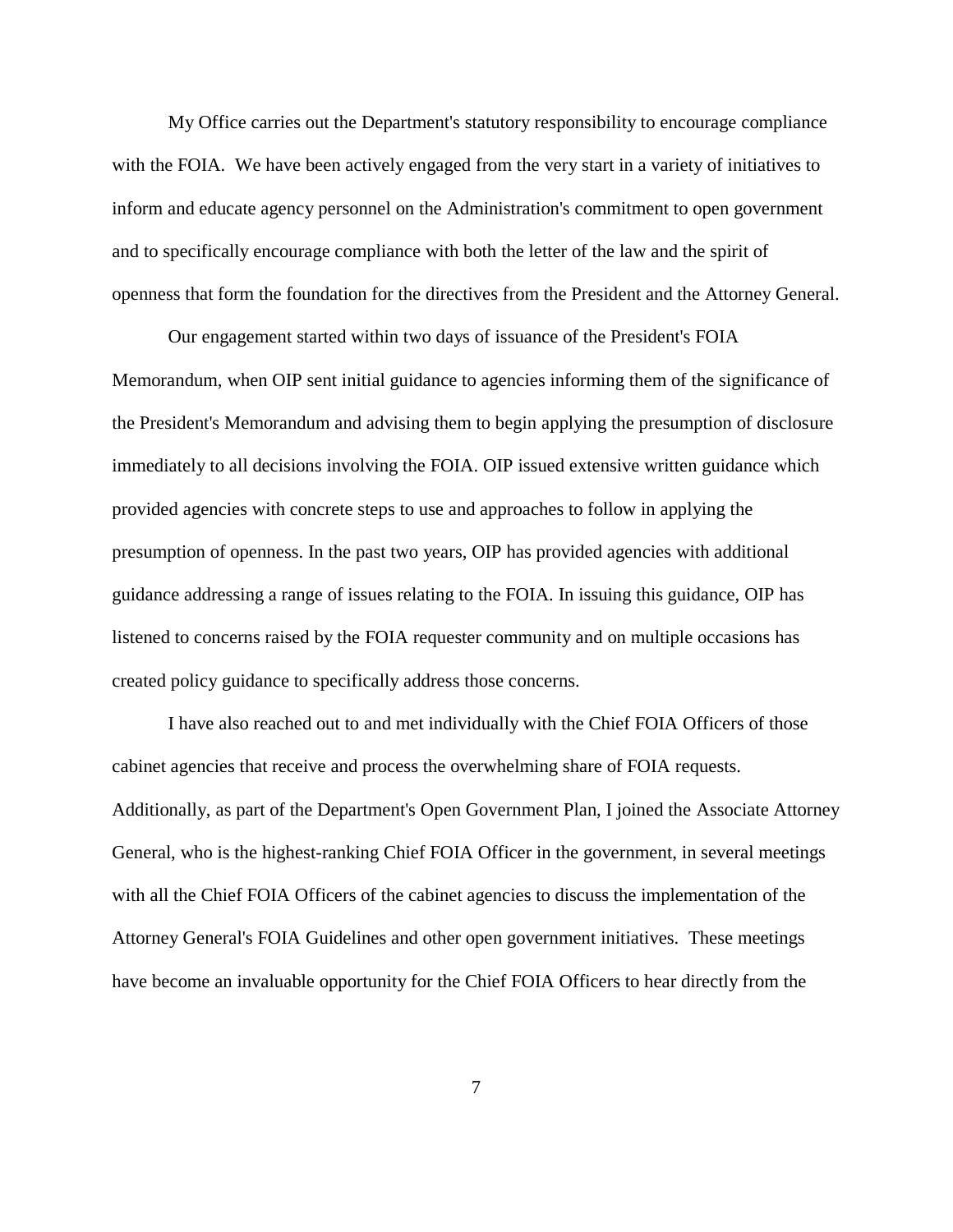Department of Justice as we promote the goals of the President's and the Attorney General's directives and reinforce our joint commitment to openness and transparency.

Since the issuance of the Attorney General's FOIA Guidelines, OIP has also conducted numerous training sessions specifically focused on the President's and Attorney General's transparency initiative. In 2011, OIP conducted forty-seven separate training sessions for agency personnel and also continued to reach out to the public and the requester community. In 2009, OIP began holding roundtable meetings with interested members of the FOIA requester community to engage in a dialogue and share ideas for improving FOIA administration. In response to the interest expressed by agency FOIA professionals in being able to attend the Requester Roundtables, and the enthusiastic response by the requester community to the idea of meeting with those FOIA professionals, shortly after Sunshine Week last March, OIP held the first-ever FOIA Requester-Agency Town Hall meeting. The Town Hall event was a great success, bringing agency FOIA personnel and frequent FOIA requesters together to exchange ideas, share concerns, and engage in a discussion of common issues. OIP plans to make the FOIA Town Hall an annual event and will be convening the next one in the coming months.

Additionally, OIP is leading the effort to maximize the ability of federal agencies to take advantage of technology to streamline the FOIA process and to improve the online availability of information. In 2010, OIP convened two interagency working groups, one on technology and the other on FOIA Best Practices. This past year, OIP reconvened the FOIA Technology Working Group to provide a forum for interested agencies to exchange ideas and experiences in utilizing technology to improve the administration of the FOIA. The Group engaged in discussions about the tools and applications available to assist with FOIA processing, including technology to aid in the search and review of documents, shared platforms that allow for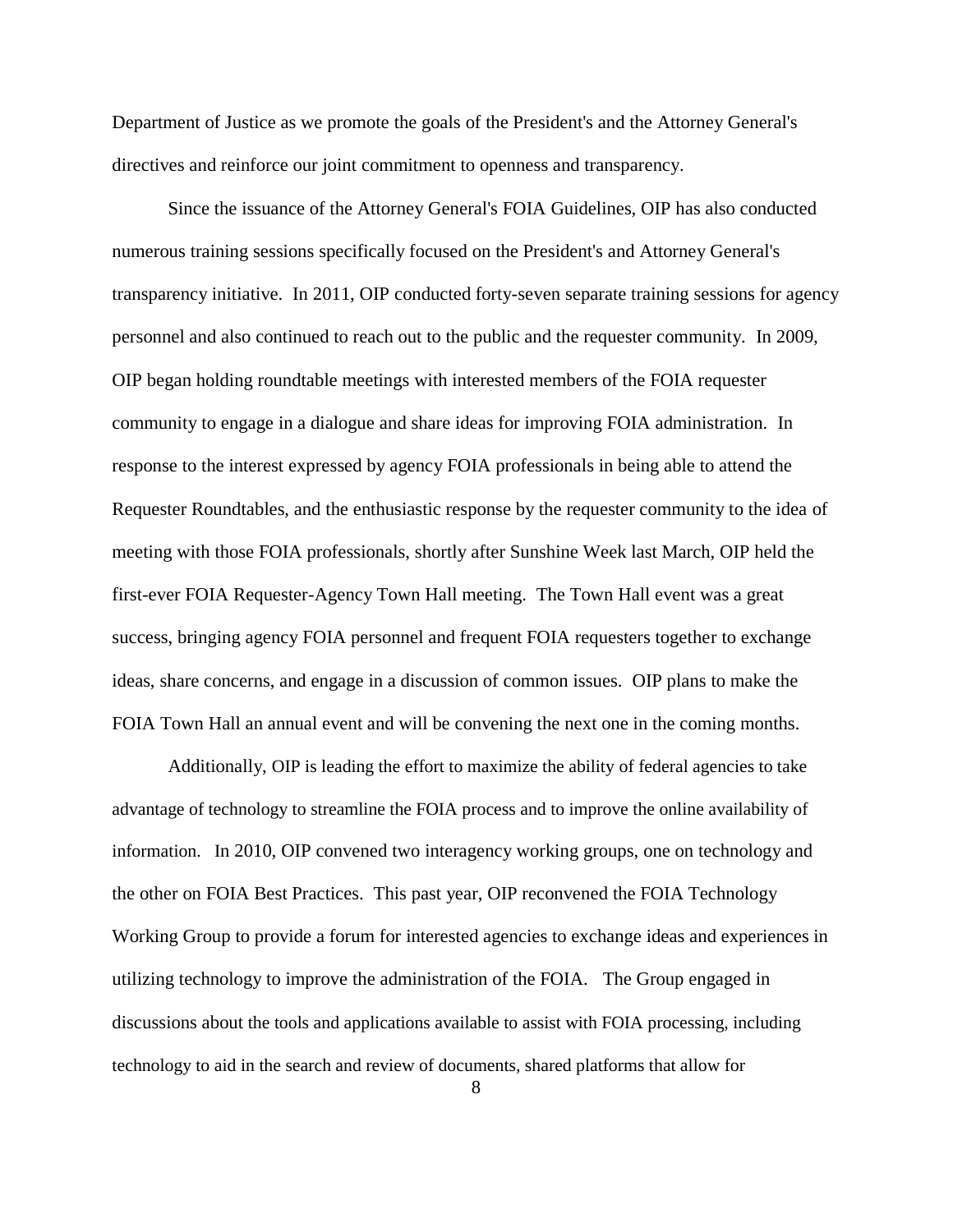simultaneous review and comment on documents, and electronic capabilities that automatically identify duplicative material.

Leading by example, several of the Department's components, including OIP, have begun utilizing document management software typically used in the litigation context to respond to discovery requests. These components have used this software to more efficiently process large volumes of responsive material. For example, the Bureau of Alcohol, Tobacco, Firearms and Explosives used e-discovery tools to improve its search capabilities and reduce the time needed to review large electronic files. The Civil Rights Division has used software to search and "deduplicate" large volumes of records. Moreover, the technology used by the Environment and Natural Resources Division allows for simultaneous review and versatility when sorting through voluminous records.

The advantages seen by automating these processes are clearly evident. Conducting an adequate search for responsive records often involves the review of both paper and electronic records originating with multiple Department staff members. In turn, these searches can locate hundreds, if not thousands, of pages of material that need to be reviewed for both responsiveness and duplication before a FOIA disclosure analysis can be conducted. Employing electronic systems that can consolidate and perform some of these necessary administrative tasks allows the Department's FOIA staff to focus their efforts on reviewing responsive material for disclosure. The Department will continue to develop its capabilities in this use of technology with the goal of helping all agencies employ similar tools for the overall benefit of FOIA administration. The Department is currently researching new technologies that will substantially improve the efficiency of the FOIA consultation process by allowing multiple components and agencies to review and comment on material simultaneously.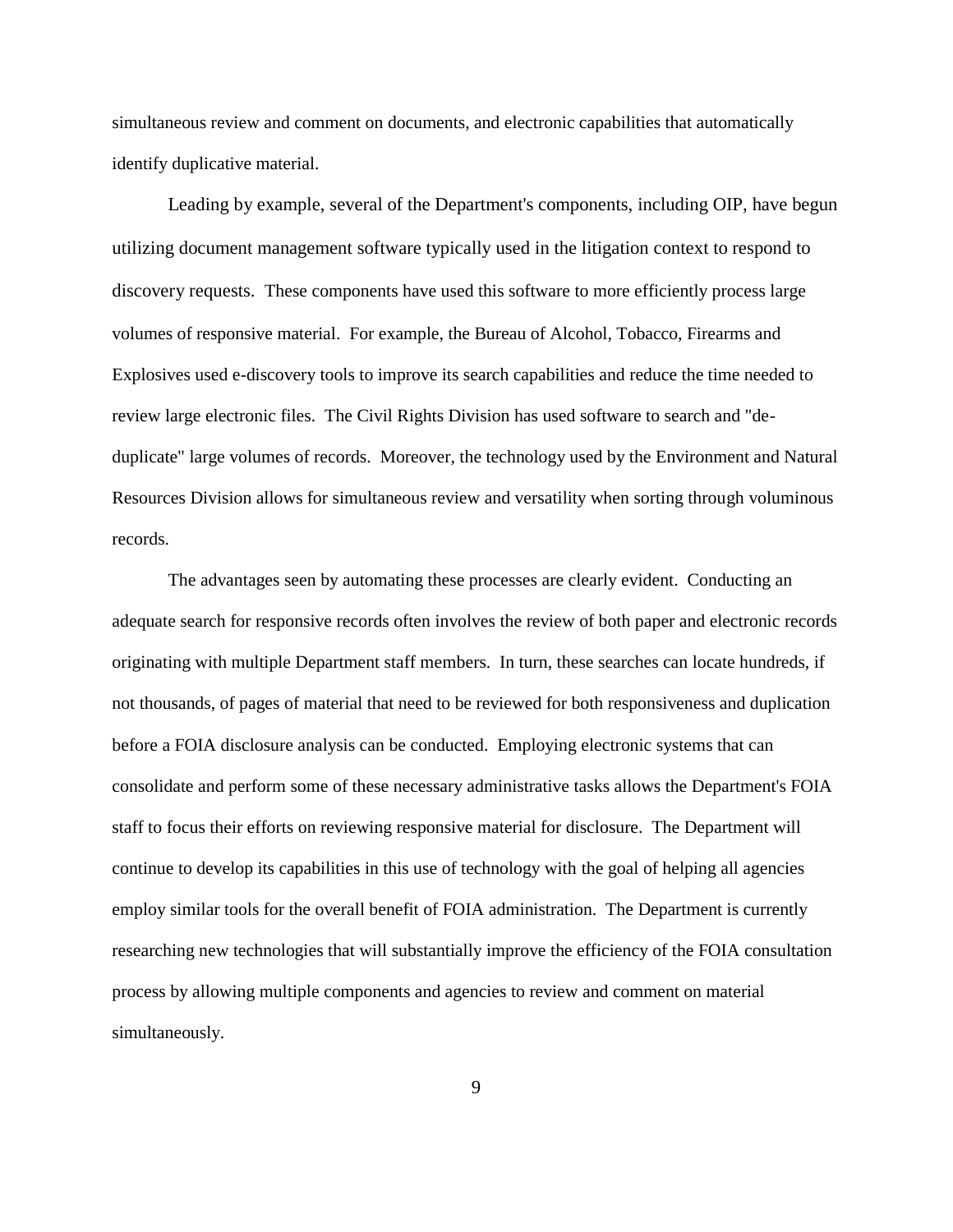As you know, each year, agencies submit to the Department of Justice their Annual FOIA Reports, which contain detailed statistics on the number of requests and appeals received and processed, their disposition, and the time taken to respond. This past year, OIP updated both its guidance for preparing the Annual Reports and the tool developed by the Department which assists agencies in providing their data in an "open" format as required by the Open Government Directive. The Department continues to receive very positive feedback from agencies on the value of using the tool, with its built-in math checks and other features that alert agencies to data integrity issues. Agency Annual FOIA Reports for Fiscal Year 2011 are posted together on OIP's website and the data from the reports has been added to FOIA.Gov, the Department's new government-wide, comprehensive FOIA website.

FOIA.Gov has revolutionized the way in which FOIA data is made available to the public. While initially envisioned as a "dashboard" to illustrate statistics collected from agency Annual FOIA Reports, the Department almost immediately began to expand its capabilities and we continue to add new features each year. With well over a million visitors since it was launched last March, the website has become a valuable resource for both the requester community and agency FOIA personnel. The website takes the detailed statistics contained in agency Annual FOIA Reports and displays them graphically. FOIA.Gov allows users to search and sort the data in any way they want, so that comparisons can be made between agencies and over time.

FOIA.Gov also serves as an educational resource for the public by providing useful information about how the FOIA works, where to make requests, and what to expect through the FOIA process. Explanatory videos are embedded into the site and there is a section addressing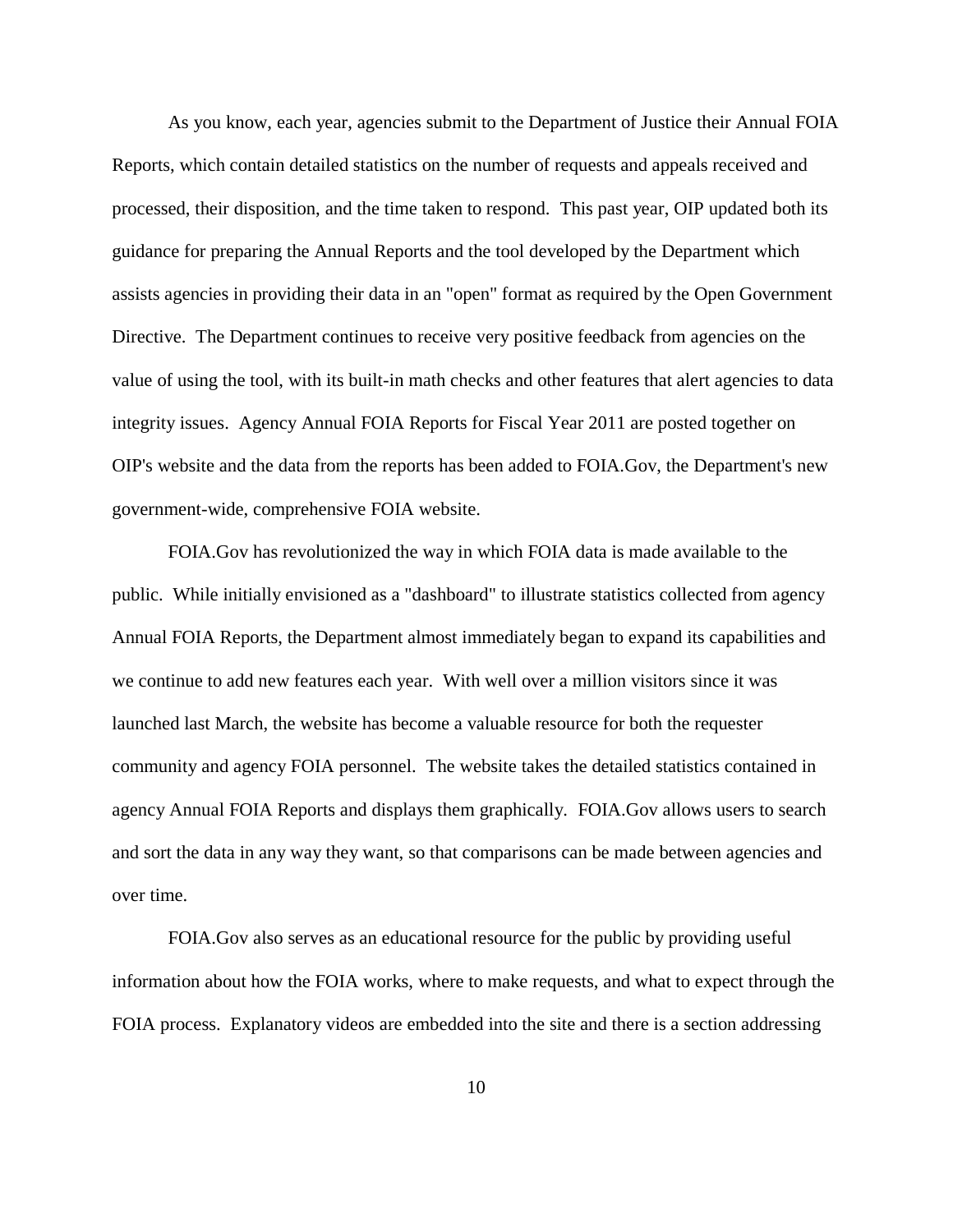frequently asked questions as well as a glossary of FOIA terms. FOIA contact information is provided for each agency, including their Chief FOIA Officer and all their FOIA Requester Service Centers and FOIA Public Liaisons. Further, the website spotlights significant FOIA releases and gives the public examples of record sets made available by agencies to the public.

In our most recent improvements to the site, we expanded its scope in yet another way by adding a new feature designed to help the public locate information. We added a search tool to FOIA.Gov that allows the public to enter search terms on any topic of interest. FOIA.Gov then searches for information on that topic across all federal government websites at once. This search tool captures not just those records posted in agency FOIA Libraries, but also records posted anywhere on an agency's website. This more expansive search capability is particularly significant given the steady stream of information that agencies are proactively making available on their websites. FOIA.Gov's search tool provides an easy way for a potential FOIA requester to first easily see what information is already available on a topic. This might preclude the need to even make a request in the first instance, or might allow for a more targeted request to be made.

We launched yet another new feature just a few weeks ago, by including hyperlinks to agency online request forms. As agencies look for ways to improve the FOIA process and increase efficiency, many have developed the capability to accept FOIA requests online. Currently there are 111 offices throughout the government that provide requesters with the ability to make a request in this way. As part of the Department's continuing efforts to improve FOIA.Gov, we have added links to these online forms to the website to make it easier than ever for individuals to find, and make requests electronically. I am very pleased to report that OIP itself has just launched an online capability which allows the public to make requests for the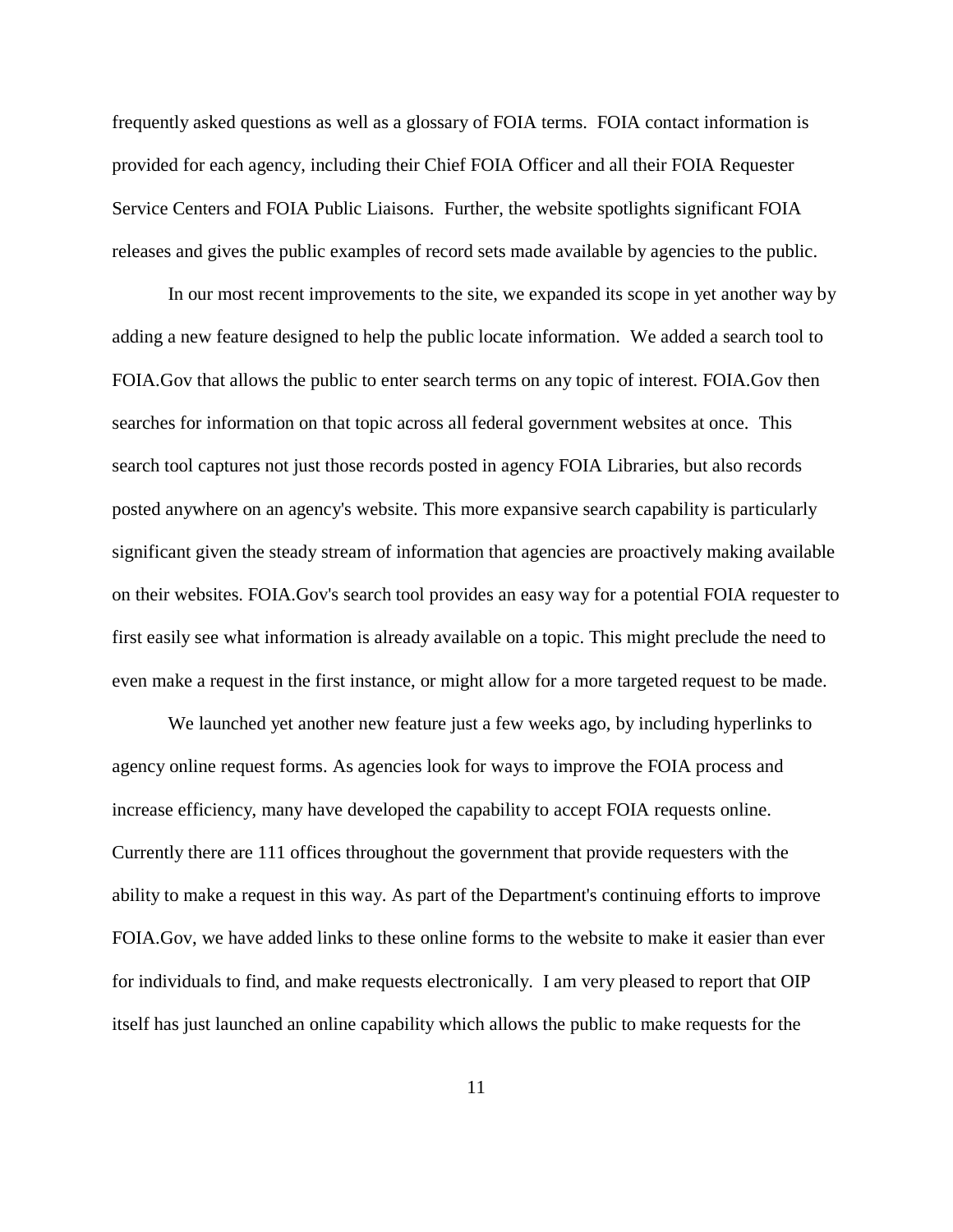leadership offices of the Department and file an administrative appeal online. OIP's online portal allows the public to establish their own user accounts so that they can track the status of their request or appeal at any time. Requesters will also receive their determinations from OIP via their online accounts, as well as the documents that respond to their requests. As we move forward the Department will look to enhance the OIP Portal to ensure compliance with the President's National Strategy for Trusted Identities in Cyberspace. This policy calls for the development of interoperable digital credentials that reduce the need for users to create multiple account credentials and passwords to access online services. As more and more agencies add this capability to their FOIA programs they will be harnessing the power of technology to improve FOIA processing, in keeping with the President's and Attorney General's focus on better utilization of technology to make information available to the public.

Looking ahead, as OIP completes its review of the agency Annual FOIA Reports submitted in February and the 2012 Chief FOIA Officer Reports that were just completed, we will assess where agencies stand in their ongoing efforts to improve compliance with the FOIA. OIP will continue its outreach on improving transparency and the use of technology to achieve this important goal. As I stated previously, the Department is committed to achieving the new era of open government that the President envisions. We have made significant progress in the past three years toward that goal, but OIP will continue to work diligently to help agencies achieve even greater transparency in the years ahead.

In closing, the Department of Justice looks forward to working with the Subcommittee on all matters pertaining to the government-wide administration of the FOIA, including the use of technology to increase transparency and to improve agencies' administration of the FOIA. I